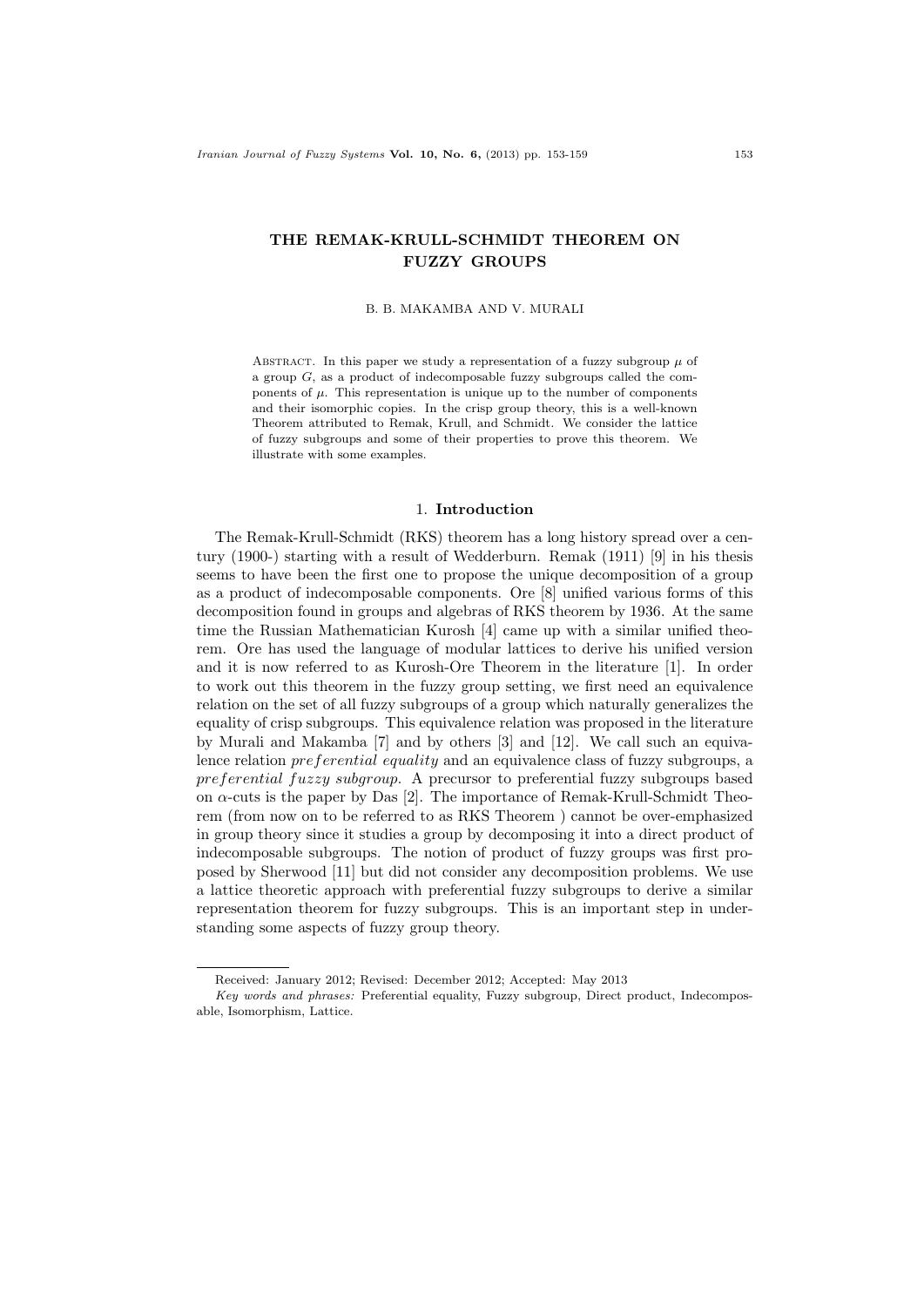In section 2 we collect the required preliminary notions such as normal fuzzy subgroup, direct product of fuzzy subgroups and preferential fuzzy subgroups, and fix notations. After recalling some lattice-theoretic concepts, we introduce an important concept of length of a fuzzy subgroup in the lattice of fuzzy subgroups. In section 3 we make clear ideas pertaining to product, decomposable and indecomposable fuzzy subgroups and develop a framework to prove the RKS Theorem on fuzzy subgroups. Finally in section 4 we state the RKS Theorem in a suitable form and prove the theorem using length of a fuzzy subgroup arising out of lattice-theoretic considerations. We provide some examples to illustrate the ideas of the theorem.

## 2. Preliminaries

We use  $I = [0, 1]$ , the real unit interval as a chain with the usual ordering in which  $\wedge$  stands for infimum (inf) (or intersection) and  $\vee$  stands for supremum (sup)(or union). A fuzzy subset of a set G is a mapping  $\mu: G \to \mathbf{I}$ . The union and intersection of two fuzzy sets are defined using sup and inf pointwise respectively. Throughout this paper we take G to be a group, not necessarily finite and  $\{e\}$  to be the trivial subgroup containing only the identity e.

By an  $\alpha$ -cut of  $\mu$  for a real number  $\alpha$  in **I**, we mean a subset  $\mu^{\alpha} = \{x \in G :$  $\mu(x) \ge \alpha$  of G. A fuzzy set  $\mu$  is said to be a *fuzzy subgroup* if  $\mu(x,y) \ge \mu(x) \wedge$  $\mu(y)$  for all  $x, y \in G$  and  $\mu(x) = \mu(x^{-1})$  (see [10], [6], [5]). In this paper we assume  $\mu(e) = 1$  and by  $\mu_e$  we mean the trivial fuzzy subgroup which takes membership value 1 at  $e$  and 0 elsewhere. The *core* and *support* of  $\mu$  are crisp subsets of  $G$ defined by  $core(\mu) = \{x \in G : \mu(x) = 1\}$  and  $supp \mu = \{x \in G : \mu(x) \neq 0\}$ respectively.

We denote the set of all fuzzy subgroups of G by  $I^G$  and consider it as a lattice under the natural operation of intersection using ∧. This lattice need not be modular but the set of all normal fuzzy subgroups is a modular lattice, where a *normal fuzzy* subgroup is defined as a fuzzy subgroup  $\mu$  that satisfies  $\mu(ax) = \mu(xa)$  for all  $x, a \in G$ . We denote the set of all normal fuzzy subgroups of G by P. If  $\mu$  is a normal fuzzy subgroup, we use the notation  $\mathcal{P}(\mu)$  for the lattice of all normal fuzzy subgroups contained in  $\mu$ , with  $0 = \mu_e$  and  $1 = \mu$ .

We recall the notions of product and quotient fuzzy subgroups used in the literature. Suppose  $\mu$  and  $\nu$  are two fuzzy subgroups of G. Then the product  $\mu\nu$  has the membership function defined by  $\mu\nu(x) = \sup \{ \mu(a) \wedge \nu(b) : x = ab \}$  for all  $x \in G$ , and  $\mu\nu$  is a fuzzy subgroup provided one of the two fuzzy subgroups is normal in G. A product  $\mu\nu$  is called a direct product, denoted by  $\mu \otimes \nu$ , if both  $\mu$  and  $\nu$ are fuzzy normal and  $\mu \wedge \nu = \mu_e$ . Now assume  $\nu$  is a normal fuzzy subgroup and  $\nu \leq \mu$ . Then a *fuzzy quotient subgroup*  $\mu$  modulo  $\nu$ , denoted by  $\mu/\nu$  is defined by  $\mu/\nu$ :  $G/supp \nu \to \mathbf{I}$  where  $(\mu/\nu)(x supp \nu) = \sup \{\mu(a) : a supp \nu = x supp \nu\}$  for all  $x \in G$ . It is easy to check that  $\mu/\nu$  is a fuzzy subgroup of  $G/supp \nu$ . Further we can view  $\mu/\nu$  as a fuzzy subset of G by lifting the mapping  $\mu/\nu$  to G through the surjective homomorphism from  $G \to G/supp \nu$ .

We also need the concept of preferential equality which we proceed to define now. We recall from [7] that an *equivalence relation of two fuzzy subgroups*  $\sim$  on  $I^G$  is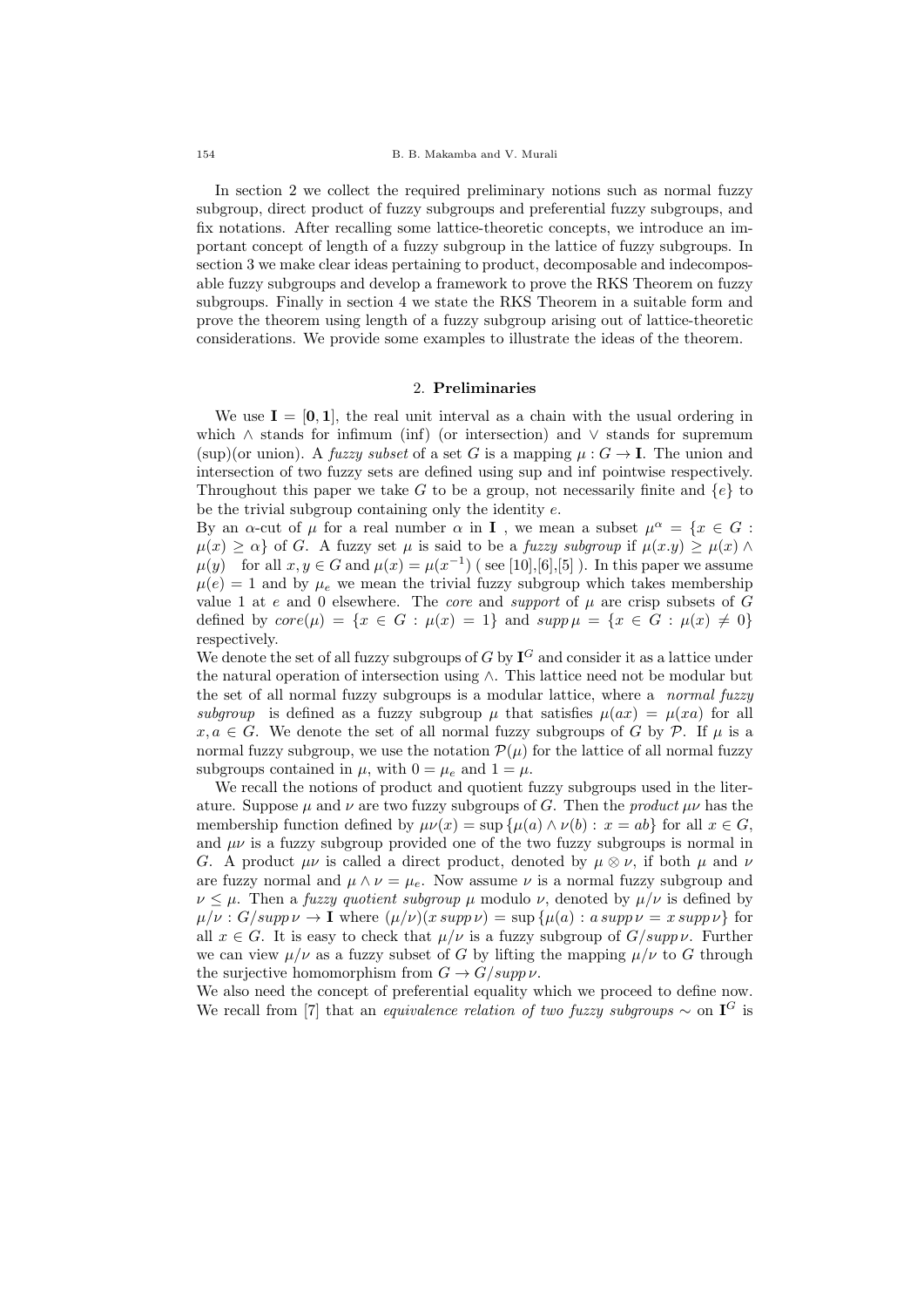defined as  $\mu \sim \nu$  if and only if the following two conditions are satisfied:

(i) 
$$
\forall x, y \in G, \mu(x) > \mu(y)
$$
 if and only if  $\nu(x) > \nu(y)$   
(ii)  $\mu(x) = 0$  if and only if  $\nu(x) = 0$ . (1)

We refer to the above equivalence relation as *preferential equality* of fuzzy sets and denote it by  $\mu \sim \nu$ , and the equivalence class containing  $\mu$  is called a preferential fuzzy subgroup and is denoted by  $[\mu]$ . Two fuzzy subgroups are said to be *distinct* if they are not preferentially equal.

More general than the above equivalence is the notion of isomorphism which we now define as it is required in later discussions. Suppose  $\mu$  and  $\nu$  are two fuzzy subgroups of G. Then  $\mu$  is said to be *fuzzy isomorphic* to  $\nu$ , written as  $\mu \simeq \nu$ , if there exists an isomorphism f between supports such that  $\mu(x) = c\nu(x)$  for all  $x \in supp(\mu) \setminus \{e\}$  and for some constant  $0 < c \leq 1$ .

### 3. Length and Decomposability

In this section we define and study two related ideas pertaining to fuzzy subgroups, one is the lattice theoretic concept of length, of a Lattice and that of a point, as defined in Cohn [1], and the other is the well-known theoretic concept of decomposability.

Suppose L is a lattice. Two elements  $x_1$  and  $x_2$  are said to be  $x$  – related or simply *related* in L if they have a common complement x in L in the usual sense of complement in a lattice. Clearly the relation is symmetric but in general neither transitive nor reflexive. We say  $\ell$  is the length of L if  $\ell$  is the supremum of the number of non-trivial intervals in any chain of  $L$ . In particular a lattice is of *finite* length if the lengths of its chains are bounded. The length  $\ell(a)$  of a point  $a \in L$  is the length of the interval  $[0, a]$ . It is easy to show that

$$
\ell(a) + \ell(b) = \ell(a \wedge b) + \ell(a \vee b) \quad \forall a, b \in L.
$$
 (2)

We now define the length of the lattice  $\mathcal{P}(\mu)$  of all normal fuzzy subgroups contained in  $\mu$ . The length of a chain of fuzzy subgroups  $\mu_1 \geq \mu_2 \geq \cdots$  is the number of non-trivial distinct quotients of the form  $\mu_1/\mu_2$ ,  $\mu_2/\mu_3$ ,  $\cdots$ .

The length of a quotient  $\mu/\nu$  is the supremum of the number of distinct non-trivial quotients in any chain of fuzzy subgroups between  $\mu$  and  $\nu$ . We write  $\ell(\mu/\nu)$  for the length of  $\mu/\nu$ .

The quotient  $\mu/\nu$  is of finite length in case  $\ell(\mu/\nu)$  is finite.

**Definition 3.1.** The length of a fuzzy subgroup  $\mu$  is  $\ell(\mu) = \ell(\mu/\mu_e)$  and the length of  $\mathcal{P}(\mu)$  is the length of  $\mu$ .

We now define the idea of an *indecomposable* fuzzy subgroup that is central to RKS Theorem.

**Definition 3.2.** Let  $\mu$  be a fuzzy subgroup of G. Then  $\mu$  is said to be *indecompos*able if  $\mu$  is not  $\mu_e$  and if  $\mu \simeq \mu_1 \otimes \mu_2$  then  $\mu_1$  or  $\mu_2$  is  $\mu_e$ . We say  $\mu$  is decomposable if it is not indecomposable.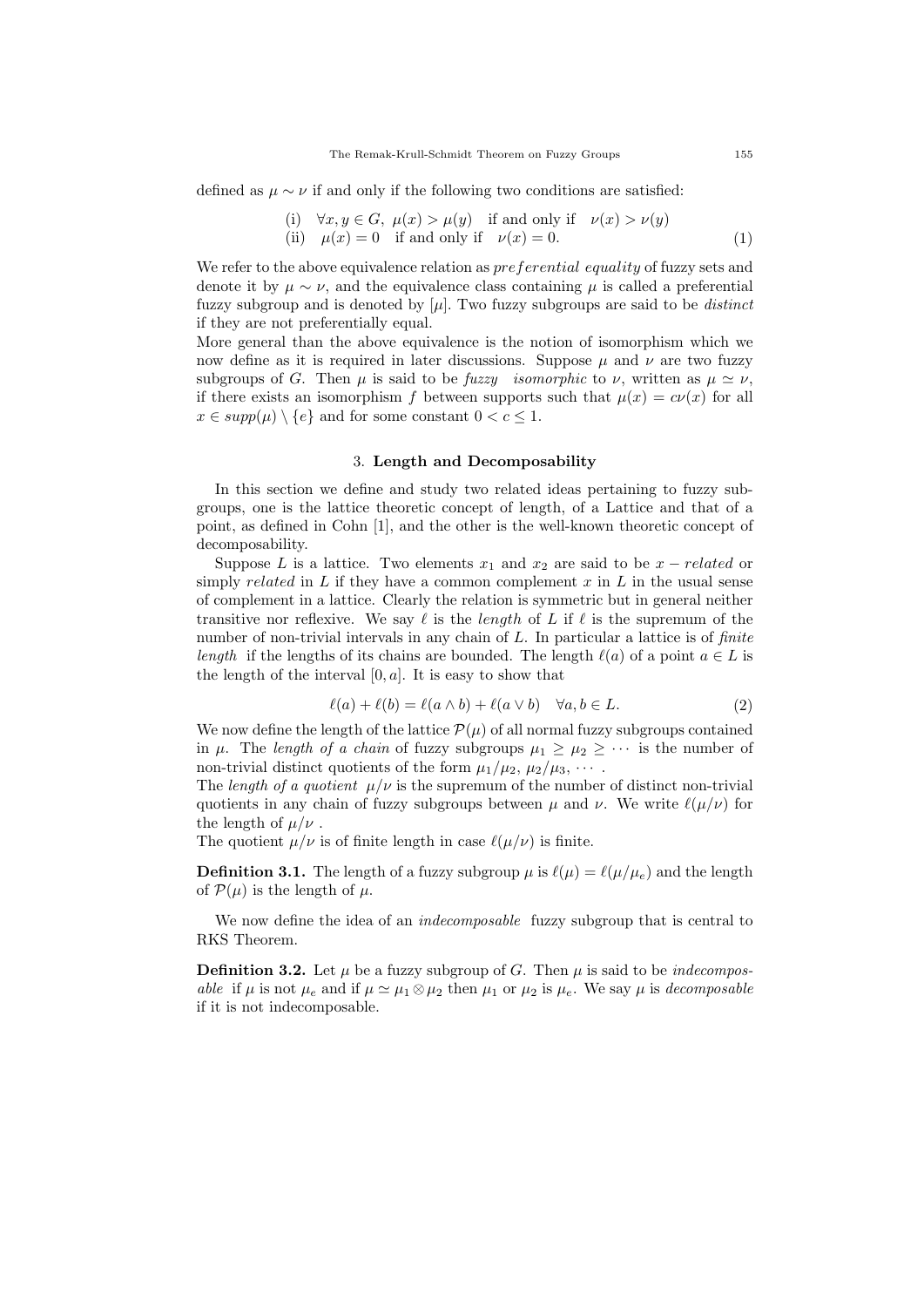Remark 3.3. We collect some easy consequnces of the definition of length in context of fuzzy subgroups. Firstly if  $\mu$  is of finite length, then  $\ell(\mu) \geq \ell(\mu/\nu)+\ell(\nu)$ . Secondly if  $\mathcal{P}(\mu)$  is of finite length, the support of  $\mu$  satisfies the ascending chain condition (ACC) as well as the descending chain condition (DCC), and further if  $\nu_1 \leq \nu_2 \leq \cdots \leq \mu$  is a normal chain in  $\mathcal{P}(\mu)$ , then there are only finitely many distinct quotients of the form  $\nu_{i+1}/\nu_i$ . Thirdly if  $\mu$  is of finite length and has a decomposition  $\mu_1 \otimes \mu_2$  then both  $\mu_1$  and  $\mu_2$  are of finite length. The next theorem is important in the sense that it relates the concept of finite length to indecomposability.

**Theorem 3.4.** Suppose  $\mu$  is a non-trivial fuzzy subgroup of G of finite length. Then  $\mu$  is a direct product of a finite number of indecomposable fuzzy subgroups.

*Proof.* If  $\mu$  itself is indecomposable then there is nothing to prove. So suppose  $\mu$ is decomposable, say,  $\mu = \nu_1 \otimes \mu_2$  where each component is non-trivial. If both components are indecomposable, there is nothing to prove. If one of the components is decomposable then write as a product of two non-trivial fuzzy subgroups. Continuing this process inductively, we arrive at  $\mu = \nu_1 \otimes \nu_2 \otimes \cdots \otimes \nu_{n-1} \otimes \mu_n$ , where each  $\nu_i$  is indecomposable. This gives rise to a descending chain  $\mu \geq \mu_2 \geq \cdots \geq$ , where each  $\mu_i$  is normal in  $\mu$ . Since  $\ell(\mu)$  is finite, there exists  $n_0 \in \mathbb{N}$  such that if  $n \geq n_0$  then the quotient  $\mu_n/\mu_{n+1}$  is preferentially equal to one of the quotients that has appeared previously. The support of  $\mu$  has the property of DCC, and hence  $\mu_{n+1} = \mu_e$ . Hence  $\mu_n = \nu_n$  which is indecomposable. This completes the  $\Box$ 

We conclude this section by recalling two properties pertaining to lengths which are easily proved. Therefore they are stated without proofs as Remarks:

**Remark 3.5.** 1. Let  $\mu_1$  and  $\mu_2$  be related in  $\mathcal{P}(\mu)$ . Then they have the same length, that is,  $\ell(\mu_1) = \ell(\mu_2)$ .

2. If  $\nu_1 w = \mu_1 w$  where  $\mu_1 \wedge w = \mu_e$  and  $\nu_1$  is related to  $\mu_1$ , then  $\ell(\nu_1 \wedge w) = 0$ . Hence  $\nu_1 \wedge w = \mu_e$ .

## 4. Remak-Krull-Schmidt Theorem

In this section we state and prove the central theorem of the paper on the decomposition of fuzzy subgroups of finite length similar to a theorem on subgroups due to Remak, Krull and Schimdt.

**Theorem 4.1.** Suppose  $\mu$  is fuzzy subgroup of G such that the length of  $\mathcal{P}(\mu)$  is finite and

$$
\mu = \mu_1 \otimes \mu_2 \otimes \cdots \otimes \mu_m = \nu_1 \otimes \nu_2 \otimes \cdots \otimes \nu_n, \tag{3}
$$

where each of the fuzzy subgroups  $\mu_i$  for  $1 \leq i \leq m$  and  $\nu_j$  for  $1 \leq j \leq n$  is indecomposable.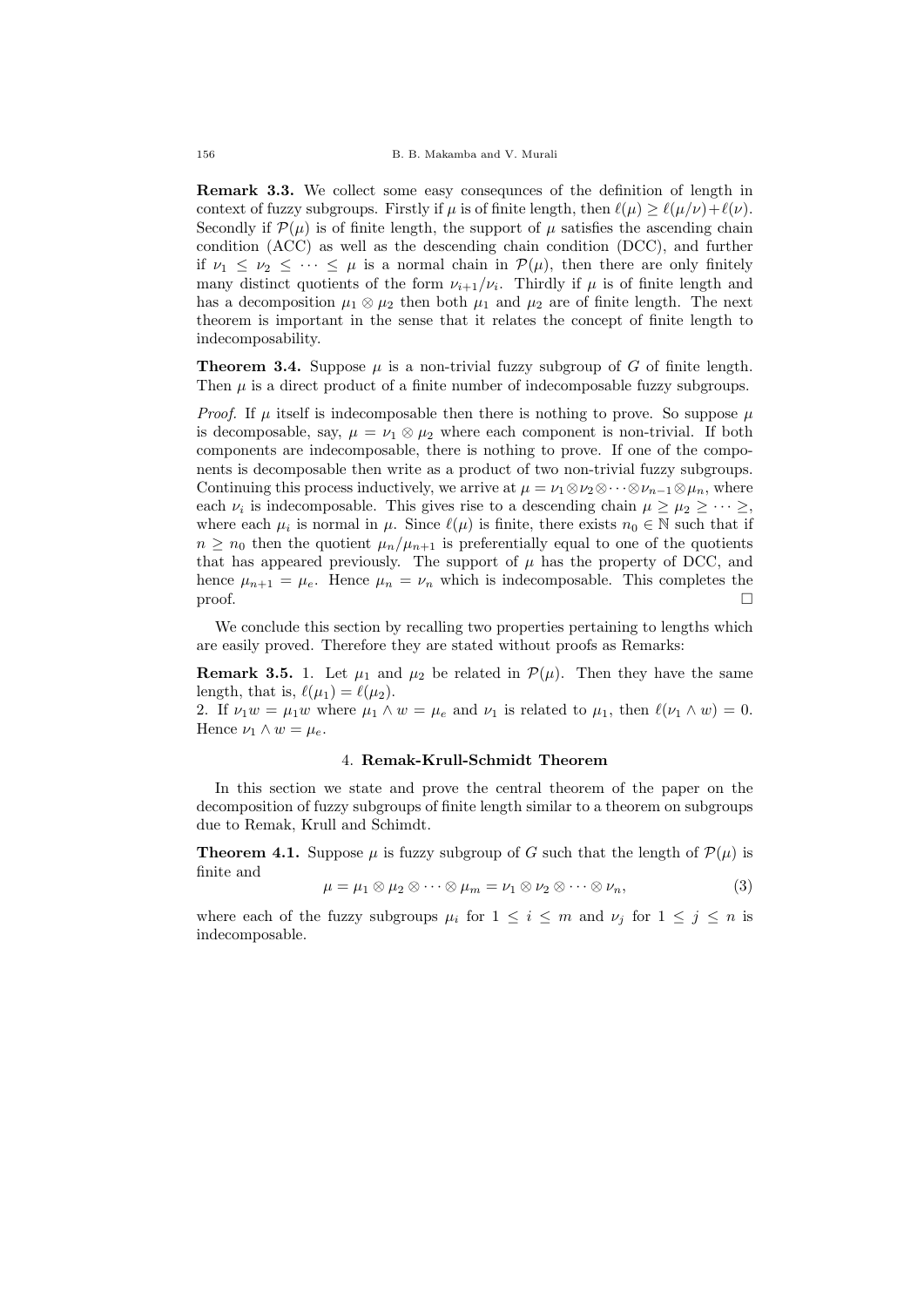Then

- (I) each  $\mu_i$  for  $1 \leq i \leq m$  is related to some  $\nu_j$  for  $1 \leq j \leq n$ ;
- (II)  $m = n$ . For each  $r = 1, \dots, n 1$ , after re-indexing
	- $\mu \simeq \mu_1 \otimes \mu_2 \otimes \cdots \otimes \mu_r \otimes \nu_{r+1} \otimes \cdots \otimes \nu_n;$
- (III) each  $\mu_i$  is isomorphic to  $\nu_j$  for some  $1 \leq i \leq m$  and  $1 \leq j \leq n$ ; (4)

*Proof.* First we set a convenient notation.  $\mu'_i$  denotes the product  $\prod^m$  $k=1; k\neq i$  $\mu_k$  for

any  $1 \leq i \leq m$ . Similarly for  $\nu'_i$ . Secondly by modular law

$$
w \le \prod_{i=1}^{m} (w\mu'_i \wedge \mu_i) \text{ for any } w \in \mathcal{P}(\mu). \tag{5}
$$

Thirdly, we prove that each

$$
\mu_i \text{ is } \mu'_i\text{-related to some } \nu_j \tag{6}
$$

using induction on the length  $\ell(\mu)$ .

(I) Suppose  $\ell(\mu) = 1$ . Hence any quotient  $\mu/\nu$  is preferentially equal to  $\mu/\mu_e$  or  $\mu/\mu$ . So if  $\mu = \mu_1 \otimes \mu_2 = \nu_1 \otimes \nu_2$  where the  $\mu_1, \mu_2, \nu_1$  and  $\nu_2$  are all indecomposable, then either  $\mu_1$  or  $\mu_2$  is  $\mu_e$  and similarly  $\nu_1$  or  $\nu_2$  is  $\mu_e$ . Hence (I) is true in this case. Assume the relation in (6) is true for a fuzzy subgroup w of length less than  $\ell(\mu)$ . Two cases arise.

**Case 1:**  $supp \mu_1 \nu'_j \neq supp \mu$  for some j.

Let  $w_j = \nu_j \wedge \mu_1 \nu_j^j$ , and  $w = w_1 w_2 \cdots w_n$ . Then  $w_j \leq \nu_j$  for all j; hence  $w_j \wedge w'_j \leq \nu_j \wedge \nu'_j = \mu_e$ . Therefore  $w = w_1 \otimes w_2 \otimes \cdots \otimes w_n$ . If  $w_j = \nu_j$  for all j then  $\nu_j = \nu_j \wedge \mu_1 \nu'_j$  showing that  $\nu_j \leq \mu_1 \nu'_j$ . So  $\mu = \nu_j \nu'_j \leq \mu_1 \nu_j$ . Therefore  $\mu = \mu_1 \nu'_j$  for all j, a contradiction. Hence there exists an i such that  $w_i \neq v_i$ . It follows that  $supp w_j \neq supp v_j$ . Hence the length of  $v_j$  is not equal to length of  $w_j$ and  $\nu_j/w_j$  is not isomorphic  $\mu_e$ .

If  $\nu_j/w_j \sim w'/w_j$  for some  $w' \leq w$ , then  $supp \nu_j = supp w'$ , hence w' is indecompasable. However  $w' = w_j \otimes (w' \wedge w'_j)$ . Therefore  $w_j = w'$ , and this contradicts the fact that  $\nu_j/w_j$  is not isomorphic to  $\mu_e$ . Hence we conclude that the length  $\ell(w)$  of w is less than the length  $\ell(\mu)$  of  $\mu$ . We apply the Mathematical Induction on  $\ell(w)$ as follows:

By the inequality in equation (5) we get  $\mu_1 \leq w$ . Therefore it is clear that  $w = \mu_1 \otimes (w \wedge \mu'_1)$ . Since the length of  $\mu$  is finite, each  $w_i$  can be decomposed into a direct product of a finite number of indecomposable fuzzy subgroups. Suppose  $w_i = \eta_i \otimes \gamma_i$  is a decomposition of  $w_i$  into indecomposable components, for each  $i = 1, 2, \dots, n$ . Then  $w = \eta_1 \otimes \eta_1 \otimes \eta_2 \otimes \cdots \otimes \eta_n \otimes \eta_n$ . By induction  $\mu_1$ is  $w \wedge \mu'_1$ -related to  $\eta_i$  or  $\gamma_i$  for some *i*. We may assume without loss of generality that  $\mu_1$  is  $w \wedge \mu_1'$ -related to  $\eta_1$ . Then  $w = \mu_1 \otimes (w \wedge \mu_1') = \eta_1 \otimes (w \wedge \mu_1')$ . Now  $\eta_1\mu'_1 = \eta_1(w\wedge\mu'_1)\mu'_1 = \mu_1(w\wedge\mu'_1)\mu'_1 = \mu$ . Since  $\mu_1$  and  $\eta_1$  are related, they have the same length and the length of  $\eta_1 \wedge \mu'_1$  is 0 by the Remark 3.5. Therefore  $\eta_1 \wedge \mu'_1 = \mu_e$ so that  $\mu = \eta_1 \otimes \mu'_1$ . Now  $\eta_1 \leq w_1 \leq \mu_1$ , therefore  $\nu_1 = \eta_1 \otimes (\nu_1 \wedge \eta'_1)$ . Since  $\nu_1$ is indecomposable,  $\nu_1 = \eta_1 = w_1$  and  $\nu_1 \wedge \eta'_1 = \mu_e$ . Thus  $\nu_1$  is  $w \wedge \mu'_1$ -related to  $\mu_1$ . Therefore  $\nu_1 \leq \mu_1 \nu'_1$  because  $\nu_1 = w_1 = \mu_1 \nu'_1 \wedge \nu_1$ . Hence  $\mu \leq \mu_1 \nu'_1$ . Therefore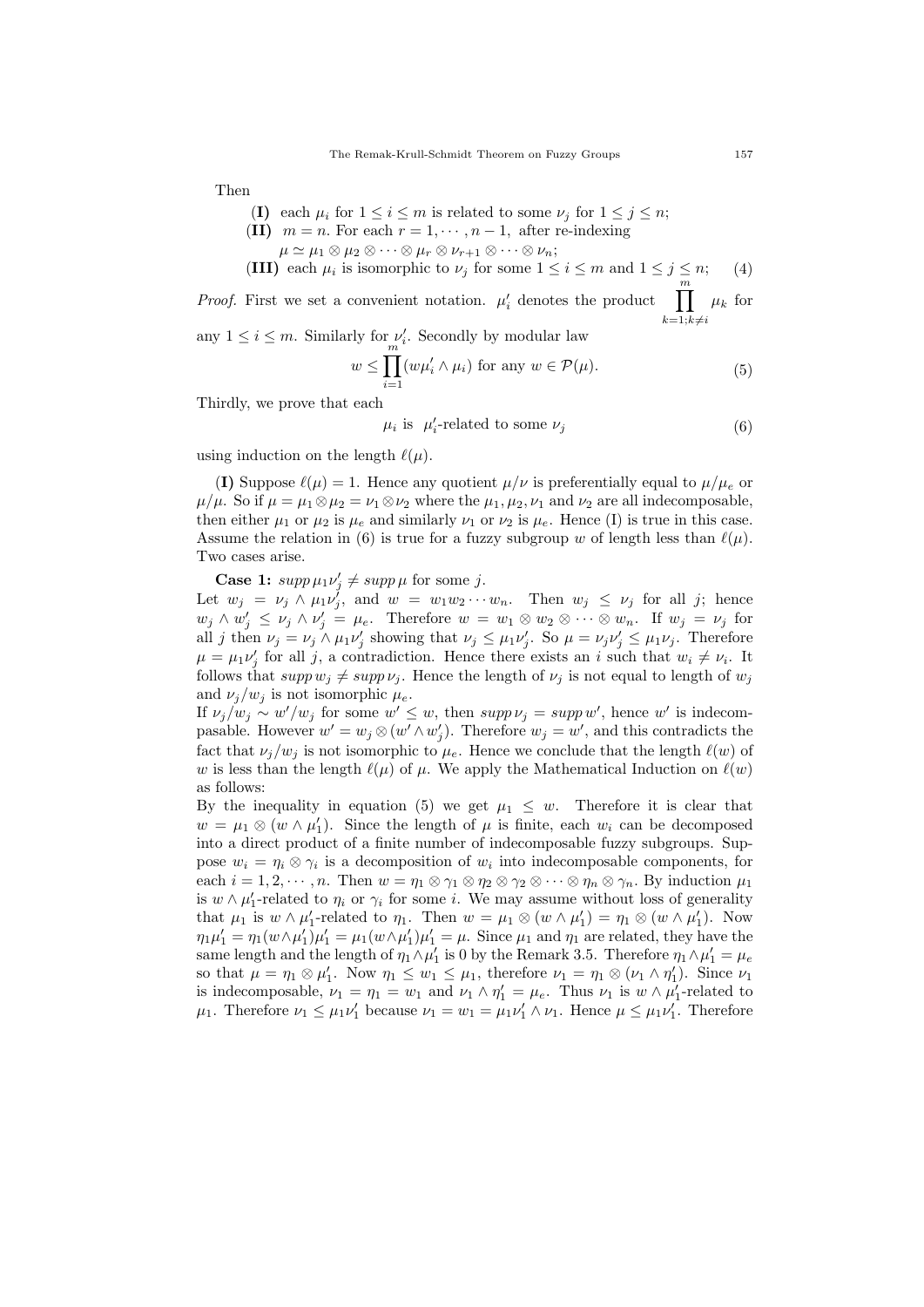$\mu = \mu_1 \nu'_1.$ 

**Case 2:**  $supp \mu_1 \nu'_j = supp \mu$  for all j.

Suppose  $\nu_j \mu'_1 \neq \mu$  for all the j's. Then applying case 1, with  $\mu'_i s$  and  $\nu'_i s$  interchanged, we see that  $\nu_j$  is related to some  $\mu_j$ . So we may replace  $\nu_1$  by  $\mu'_1$ ,  $\nu_2$  by  $\mu'_2$ , and so on until we reach a certain j such that  $\nu'_{j} = \mu$ . Without loss of generality we may assume  $\nu'_1 = \mu$ . By an argument similar to case 1,  $\mu = \nu_1 \mu'_1$  which contradicts our assumption. Therefore there will exist a j such that  $\nu_j \mu'_1 = \mu$ , say for  $j = 1$ . So  $\nu_1 \mu'_1 = \mu = \mu_1 \mu'_1$ .

Now  $\nu_1\mu'_1/\mu'_1 = \mu_1\mu'_1/\mu'_1$ , and so  $\nu_1/(\mu'_1 \wedge \nu_1) \simeq \mu_1$  by the second isomorphism theorem [5]. Therefore length of  $\mu_1$  is equal to the length of  $\nu_1/(\mu'_1 \wedge \nu_1)$ . Now

$$
\ell(\nu_1) \ge \ell(\nu_1/(\mu_1' \wedge \nu_1)) + \ell(\nu_1 \wedge \mu_1') = \ell(\mu_1) + \ell(\nu_1 \wedge \mu_1')
$$
(7)

So  $\ell(\nu_1) - \ell(\mu_1) \ge 0$ . By Case 2,  $supp \mu_1 \nu_1' = supp \mu$  which is equal to  $supp \nu_1 \nu_1'$ . By applying exactly the same arguments as in the first part of case 2 above, we get  $\ell(\mu_1) - \ell(\nu_1) \geq 0$ . Therefore  $\ell(\mu_1) = \ell(\nu_1)$  implying  $\ell(\nu_1 \wedge \mu_1') = 0$  by relation (7), which in turn implies  $\nu_1 \wedge \mu'_1 = \mu_e$ . We now conclude that  $\mu = \nu_1 \otimes \mu'_1 = \mu_1 \otimes \mu'_1$ . This concludes the proof of part (I).

(II) Suppose  $\nu_i$  is  $\nu'_i$ -related to  $\mu_i$  for each  $i = 1, 2, \dots, n$ . Then by part (I),  $\mu = \mu_1 \otimes \nu_1' = \mu_1 \otimes \nu_2 \otimes \cdots \otimes \nu_n$ . Inductively for  $r \geq 2$  suppose  $\mu = \mu_1 \otimes \mu_2 \otimes \cdots \otimes \nu_n$  $\mu_{r-1} \otimes \nu_r \otimes \nu_{r+1} \otimes \cdots \otimes \nu_n$ . Since  $\nu_r$  is  $\nu'_r$ -related to  $\mu_r$  then  $\nu_r \otimes \nu'_r = \mu_r \otimes \nu'_r$ . Therefore  $\mu = \mu_1 \otimes \mu_2 \otimes \cdots \otimes \mu_{r-1} \otimes \mu_r \otimes \nu_{r+1} \otimes \cdots \otimes \nu_n$ . Suppose  $n > m$ . Then  $\mu = \mu_1 \otimes \mu_2 \otimes \cdots \otimes \mu_m \otimes \nu_{m+1} \otimes \cdots \otimes \nu_n$ . By part (I) of the theorem,  $\nu_{m+1} = \mu_e = \cdots = \nu_n$  which implies  $n \leq m$  by indecomposability of  $\nu_i$ 's. By symmetry m must be less than or equal to n. Hence  $n = m$ .

(III) Suppose  $\mu_i$  is  $\mu'_i$ -related to  $\nu_i$  after some re-indexing the subscripts of the  $\mu$ 's and the  $\nu$ 's. So  $\mu_1 \otimes \mu'_1 = \mu = \nu_1 \otimes \mu'_1$ . Hence by the second isomorphism theorem,  $(\mu_1 \otimes \mu'_1)/\mu'_1 \simeq \mu_1$  and  $(\nu_1 \otimes \mu'_1)/\mu'_1 \simeq \nu_1$ . So  $\mu_1 \simeq \nu_1$ . This concludes the proof of the theorem.  $\Box$ 

**Example 4.2.** Let  $G = \mathbb{Z}_6$ . Now if  $\mu$  is a normal fuzzy subgroup of G, we define a  $\mu_1$  by  $\mu_1 = \mu$  on  $\mathbb{Z}_2$  and zero elsewhere, and  $\mu_2$  by  $\mu_2 = \mu$  on  $\mathbb{Z}_3$  and zero elsewhere. It is straightforward to check that  $\mu = \mu_1 \otimes \mu_2$  where  $\mu_1$  and  $\mu_2$  are indecomposable normal fuzzy subgroups.

The above example is a simple illustration of RKS Theorem. One would require a computational tool such GAP or Cayley or other software to produce a non-trivial example. This would take us too far from the goal of the paper.

## 5. Conclusion

As pointed out in the introduction, Ore set the RKS theorem in the modular lattices. As normal fuzzy subgroups form a modular lattice, we have generalized the RKS theorem to fuzzy groups using Ore's ideas. Thus we got the fuzzy version of the RKS theroem. It is not difficult to derive the Kurosh-Ore version of decomposition since the theorem involves irreducibility and irredundancy of product representation